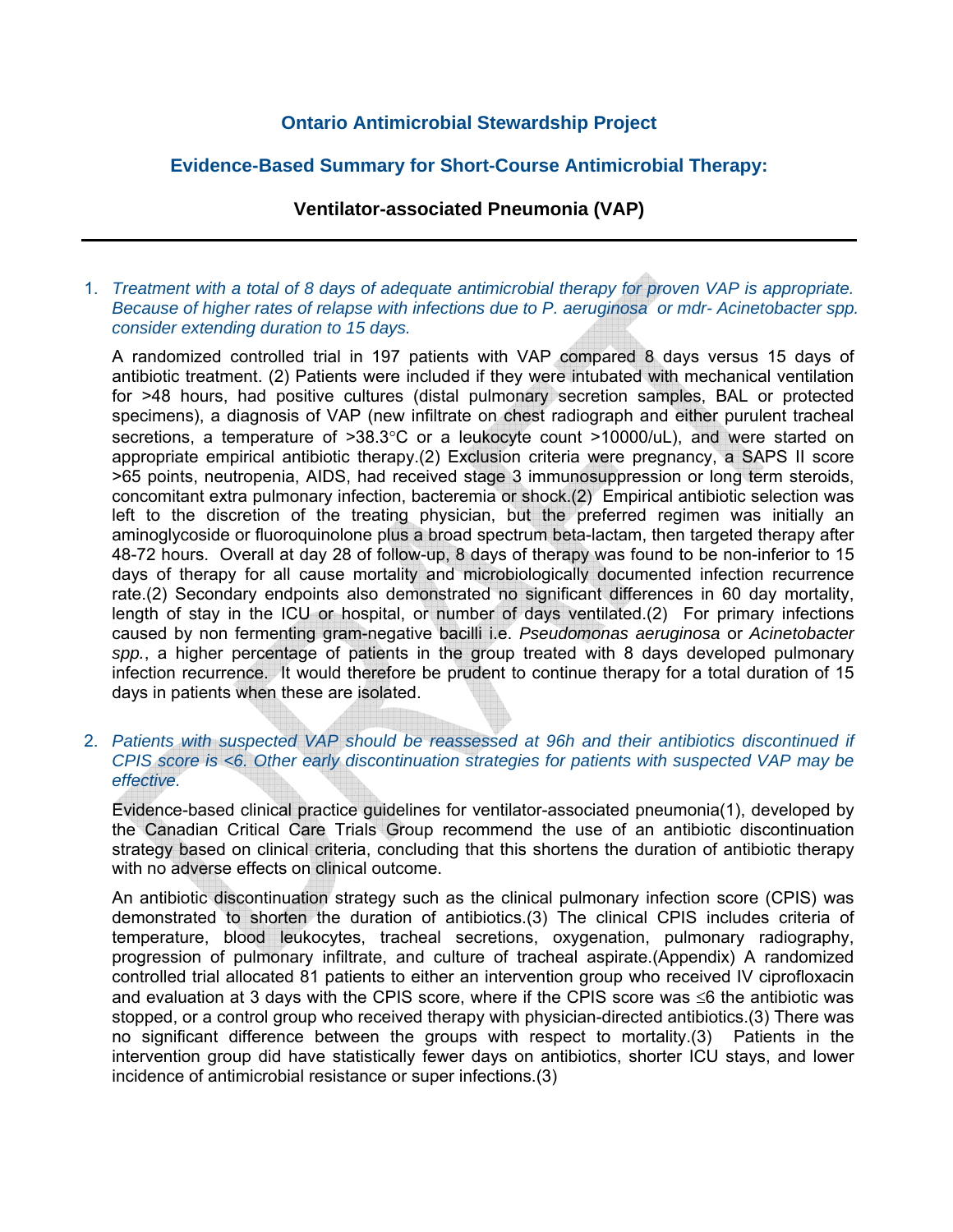3. *Appropriate single agent therapy is recommended for each potential pathogen as empiric therapy for VAP, when appropriate for local resistance patterns.* 

The guidelines developed by the Critical Care Trials Group (1) also recommend appropriate single agent therapy for each potential pathogen as empiric therapy for VAP. Based on 5 trials, they were able to conclude that empiric broad-spectrum combination therapy had no advantage over monotherapy with respect to differences in mortality or clinical response rates (1). This use of monotherapy as recommended is another strategy for efficient use of antimicrobial therapy.

### *References*

- 1. Muscedere J, Dodek P, Keenan S, Fowler R, et al. Comprehensive evidence-based clinical practice guidelines for ventilator-associated pneumonia: Diagnosis and Treatment. Journal of Critical Care. 2008;23:138-47.
- 2. Chastre J, Wolff M, Fagon JY et al. Comparison of 8 vs. 15 Days of Antibiotic Therapy for Ventilator-Associated Pneumonia in Adults: A Randomized Trial.
- 3. Singh N, Rogers P, Atwood C, et al. Short-course Empiric Antibiotic Therapy for Patients with Pulmonary Infiltrates in the Intensive Care Unit. Am J Respir Crit Care Med. 2000;162:505- 511.

### *Acknowledgements:*

*ISMP* Canada gratefully acknowledges the input provided by Laura Murphy, Pharm D and the expert *review by (to be determined).*